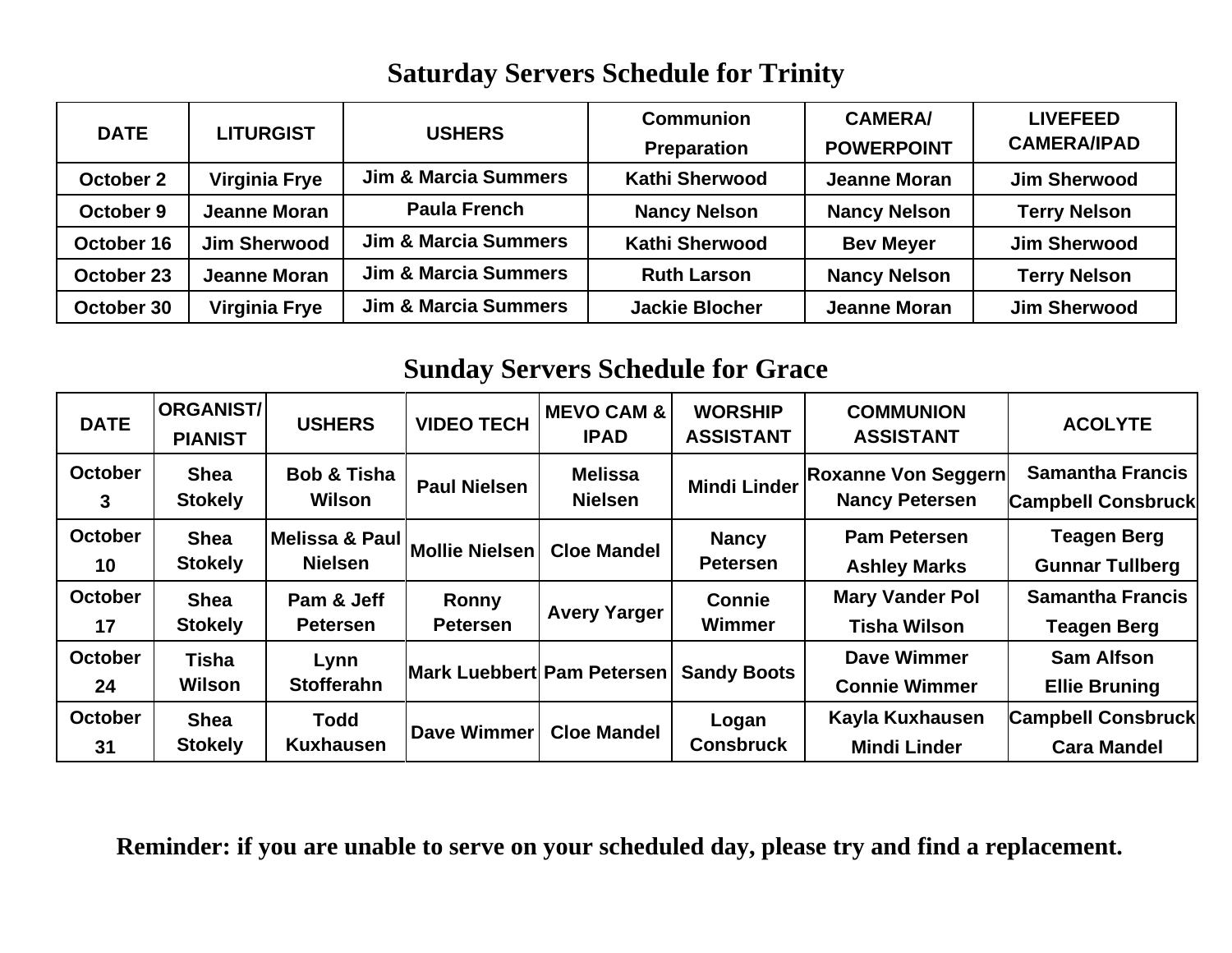# October 2021

| <b>Sunday</b>                                                                                                            | <b>Monday</b><br><b>Tuesday</b>                                                                                                                   |                                                                                                                                           | Wednesday                                                                                                                                                                                       | <b>Thursday</b>                                                                                                        | Friday                                                                                                                            | <b>Saturday</b>                                                                                               |
|--------------------------------------------------------------------------------------------------------------------------|---------------------------------------------------------------------------------------------------------------------------------------------------|-------------------------------------------------------------------------------------------------------------------------------------------|-------------------------------------------------------------------------------------------------------------------------------------------------------------------------------------------------|------------------------------------------------------------------------------------------------------------------------|-----------------------------------------------------------------------------------------------------------------------------------|---------------------------------------------------------------------------------------------------------------|
|                                                                                                                          |                                                                                                                                                   |                                                                                                                                           |                                                                                                                                                                                                 |                                                                                                                        |                                                                                                                                   | $\overline{2}$<br>5:30 p.m. Worship<br>Service at Trinity                                                     |
| 3<br>9:00 a.m. Worship<br>Service/Bells at<br>Grace                                                                      | 4 Trinity Troopers/<br>Coffee 9:00 am<br>Trinity Quilters 1-4<br>Grace:<br>Cub Scouts 6:30-7:30<br>7:30-9 Choraliers<br>Pastor's Day Off          | 5<br>Pastor Text Study 10am<br>Trinity Women's Bible<br>Study 9am<br>Bible Study at Trinity 7pm                                           | 6<br>No Girl Scouts!<br><b>Christian Education helping</b><br>with Octoberfest Dinner!<br><b>No Bells Practice!!!</b><br><b>Octoberfest Dinner - 5-7pm</b><br><b>OFFICE CLOSED OCT.6 -</b>      | $\tau$<br>10:00 am St. Joe's<br>11:00 am Villa<br>2:00 pm Colonial<br>Haven<br><b>No Quilting!</b><br>$8$ -----------> | 8 Grace: Don<br>Alberts Funeral<br>10 <sub>am</sub><br>Sam Dillon<br>Memorial 2:30<br>pm<br><b>No Quilting!</b><br>Admin. Assist. | 9<br>5:30 p.m. Worship<br>Service at Trinity<br>is on vacation!                                               |
| 10<br>9:00 a.m. Worship<br>Service at Grace                                                                              | 11 Trinity Troopers/<br>Coffee 9:00 am<br>Trinity Quilters 1-4<br>Grace:<br><b>No Friendship Circle!</b><br>7:30-9 Choraliers<br>Pastor's Day Off | 12<br>Pastor Text Study 10am<br>Trinity Women's Bible<br>Study 9am<br>PEO 7:00pm<br>Bible Study at Trinity 7pm                            | 13<br>Christian Education 5:30-6:30<br>p.m. at Trinity<br>Bells Practice at Grace 5:30pm<br><b>Trinity Council Meeting</b><br>$7:00$ pm                                                         | 14                                                                                                                     | 15<br>Grace:<br>$9:30-3:30$<br>WIC/Imm.                                                                                           | 16<br>Food Pantry<br>8:00 a.m. At Trinity<br>Church<br>5:30 p.m. Worship<br>Service at Trinity/New<br>Members |
| 17<br>9:00 a.m. Worship<br>Service/Choir at<br>Grace<br><b>First Communion</b><br>Retreat at Grace                       | 18<br>Trinity Troopers/<br>Coffee 9:00 am<br>Trinity Quilters 1-4<br>Grace:<br>7:30-9 Choraliers<br>Lasagna Prep. - 5pm<br>Pastor at Contin. Ed.  | 19<br>Trinity Women's Bible<br>Study 9am<br>Bible Study at Trinity 7pm<br><b>Grace Council Meeting</b><br>5:30pm<br>Pastor at Contin. Ed. | 20 Girl Scouts 4-5pm<br><b>Christian Education helping</b><br>with Lasagna Supper<br><b>No Bells Practice!!!</b><br>WELCA's Lasagna Supper-<br>5:30 to 7:30 p.m.<br>Trinity Evening Guild - 7pm | 21<br>10:00 am St. Joe's<br>$11:00$ am Villa<br>2:00 pm Colonial<br>Haven<br>Grace Quilters 9-3                        | 22<br><b>Grace Quilters</b><br>$9 - 3$                                                                                            | 23<br>5:30 p.m. Worship<br>Service at Trinity                                                                 |
| 24<br>9:00 a.m. Worship<br>Service/Praise<br>Team at Grace/New<br><b>Members</b><br>Christian Ed.<br><b>Mystery Trip</b> | 25<br>Trinity Troopers/<br>Coffee 9:00 am<br>Trinity Quilters 1-4<br>7:30-9 Choraliers at<br>Grace<br>Pastor's Day Off                            | 26<br>Pastor Text Study<br>10am<br>Grace:<br>9:30-3:30 WIC/Immun.<br>Bible Study at Trinity 7pm                                           | 27<br>Christian Education 5:30-6:30<br>p.m. at Trinity<br>Bells Practice at Grace 5:30pm                                                                                                        | 28<br><b>Trick or Treating</b><br>on Main St. $-5:30$<br>p.m.                                                          | 29                                                                                                                                | 30<br>5:30 p.m. Worship<br>Service at Trinity                                                                 |
| 31 9:00am Worship<br>Service at Grace                                                                                    |                                                                                                                                                   |                                                                                                                                           |                                                                                                                                                                                                 |                                                                                                                        |                                                                                                                                   |                                                                                                               |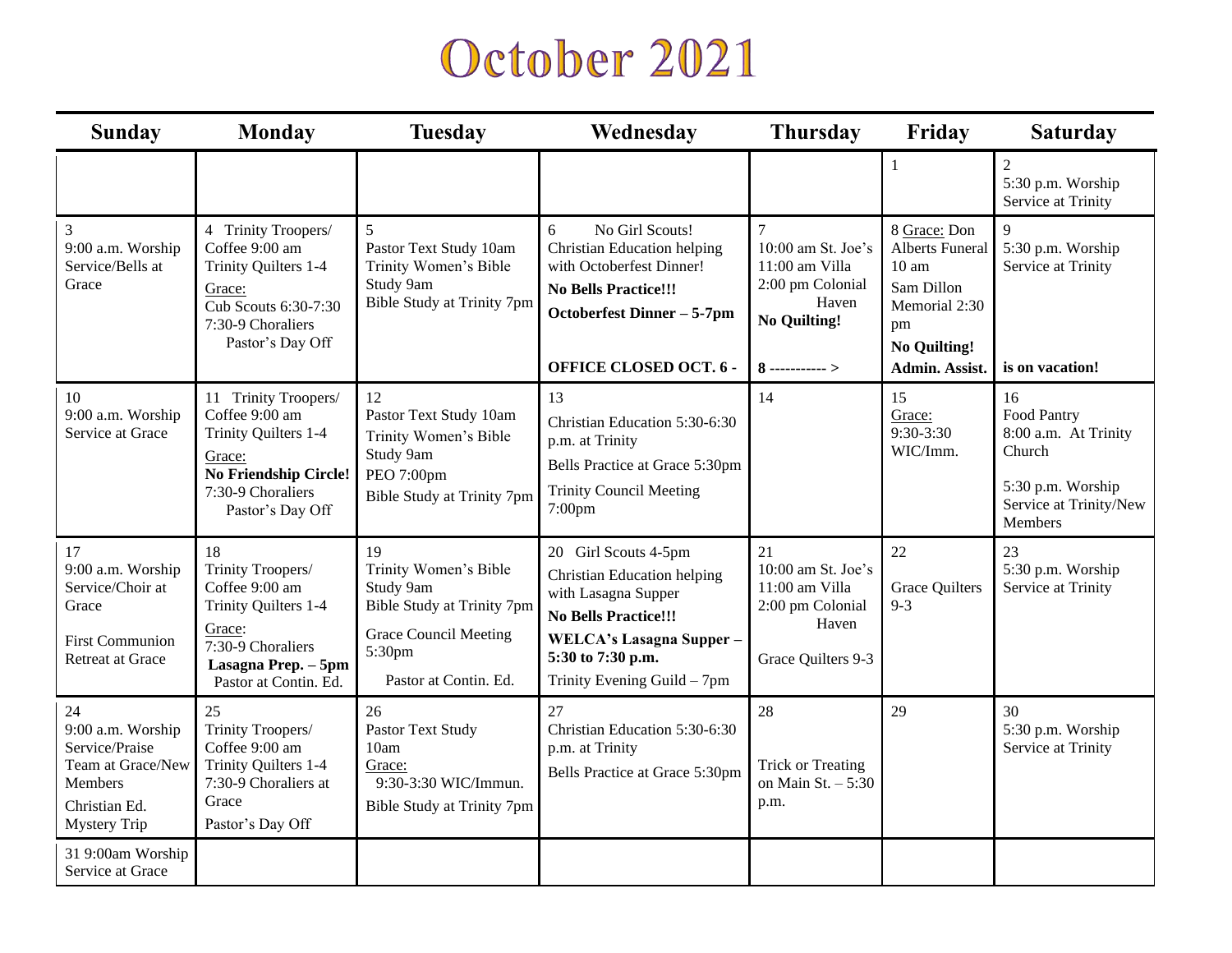#### **Saturday Servers Schedule for Trinity**

| <b>DATE</b> | <b>LITURGIST</b>          | <b>USHERS</b>           | <b>Communion</b><br><b>Preparation</b> | <b>CAMERA/</b><br><b>POWERPOINT</b> | <b>LIVEFEED</b><br><b>CAMERA/IPAD</b> |
|-------------|---------------------------|-------------------------|----------------------------------------|-------------------------------------|---------------------------------------|
| November 6  | <b>Carol Swenson</b>      | Darwin & Linda Peterson | <b>Karen Green</b>                     | <b>Nancy Nelson</b>                 | <b>Terry Nelson</b>                   |
| November 13 | <b>Nichole Chambliess</b> | Darwin & Linda Peterson | <b>Tracey Merchen</b>                  | <b>Nancy Nelson</b>                 | <b>Terry Nelson</b>                   |
| November 20 | <b>No Liturgist</b>       | Darwin & Linda Peterson | <b>No</b>                              | <b>Bev Meyer</b>                    | <b>Jim Sherwood</b>                   |
| November 27 | <b>Nichole Chambliess</b> | Darwin & Linda Peterson | <b>Communion</b>                       | <b>Jeanne Moran</b>                 | <b>Jim Sherwood</b>                   |

## **Sunday Servers Schedule for Grace**

| <b>DATE</b>           | <b>ORGANIST/I</b><br><b>PIANIST</b> | <b>USHERS</b>                    | <b>VIDEO TECH</b>        | <b>MEVO CAM &amp;</b><br><b>IPAD</b> | <b>WORSHIP</b><br><b>ASSISTANT</b> | <b>COMMUNION</b><br><b>ASSISTANT</b>         | <b>ACOLYTE</b>                                    |  |
|-----------------------|-------------------------------------|----------------------------------|--------------------------|--------------------------------------|------------------------------------|----------------------------------------------|---------------------------------------------------|--|
| November              | <b>Shea</b><br><b>Stokely</b>       | Kathy<br><b>Mahannah</b>         | <b>Paul Nielsen</b>      | <b>Melissa</b><br><b>Nielsen</b>     | Roxanne<br>Von Seggern             | <b>Sandy Boots</b><br><b>Dan Fiala</b>       | <b>Gunnar Tullberg</b><br><b>Teagen Berg</b>      |  |
| November<br>14        | <b>Shea</b><br><b>Stokely</b>       | <b>Bob &amp; Tisha</b><br>Wilson | Mollie Nielsen           | <b>Avery Yarger</b>                  | <b>Vicki Furchert</b>              | <b>Nancy Petersen</b><br><b>Ashley Marks</b> | <b>Ellie Bruning</b><br><b>Campbell Consbruck</b> |  |
| November<br>21        | <b>No Sunday Service!</b>           |                                  |                          |                                      |                                    |                                              |                                                   |  |
| <b>November</b><br>28 | Tisha<br>Wilson                     | Pam & Jeff<br><b>Petersen</b>    | Ronny<br><b>Petersen</b> | <b>Pam Petersen</b>                  | <b>Mary</b><br><b>Vander Pol</b>   | <b>No Communion</b>                          | <b>Samantha Francis</b><br><b>Cara Mandel</b>     |  |

**Reminder: if you are unable to serve on your scheduled day, please try and find a replacement.**